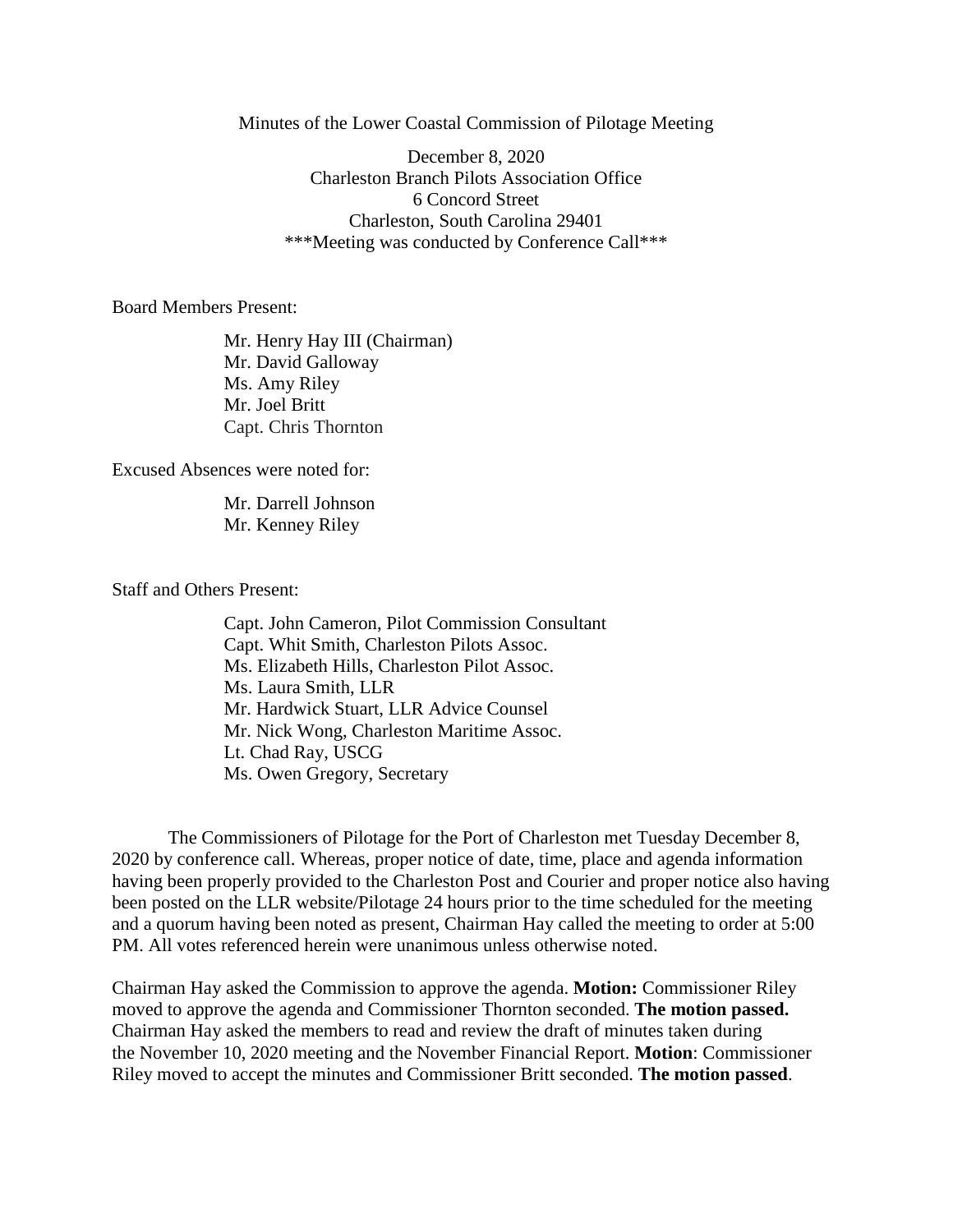Under old business, Lt. Ray reported on behalf of the Coast Guard. Captain Cameron and USCG are working together on buoy movements for dredging. Coast Guard cutter Willow due in Charleston approximately the  $15<sup>th</sup>$  of December and will be working on buoy moves around that time. Those buoys include 1 ,2, 19, 20,21 and 22 and additional buoys in the Cooper River. The Pilots Association concurs with the proposed placement of all the buoys.

 Commissioner Galloway reported that Channel 13 Recording is up and running. Cantey Technology is working on a notification program that will notify them immediately if the recording system goes down. They can then respond accordingly.

 Capt. Cameron advised that there is nothing new to report on the Savannah River Commission.

Ms. Smith reported for LLR. Ms. Smith reported that all Pilot physicals are up to date. Capt. Logan and Capt. Lucas have physicals due by December 31,2020.

Capt. Cameron reported that there is no new information on S.689. He will continue to keep the Commission up to date and is checking with the lobbyist.

Capt. Cameron reported on Pilot/Ladder Safety. Capt. Cameron informed the Commission that there were two minor reports since the last Commission meeting. The Pilots are using new forms to report issues and a regular program has been established for making the reports. The system is working well.

Capt. Cameron reported that Covid-19 precautions continue as noted previously. The Pilots and staff have had no issues thus far. A draft letter to DHEC concerning vaccinations and prioritization for the Pilots and staff was reviewed by the Commissioners. Commissioner Thornton made a motion to submit the letter as written to DHEC, the motion was seconded by Commissioner Galloway. The motion was voted on and carried unanimously.

Capt. Cameron updated the Commission that the apprentices Ward, Kratz and Rowe have completed their three year apprenticeship. They have met all requirements necessary for the completion of their apprenticeship as of December 31, 2020. A motion was made to approve Chairman Hay signing their licenses and to approve the registration list adding them to the roster of Pilots, effective January 1, 2021. Commissioner Thornton made the motion to approve the aforementioned items. Commissioner Galloway seconded the motion. The motion was approved. They have taken their oaths and have been elevated to First Short Branch Pilots, effective January 1, 2021.

Under New Business, Capt. Cameron reported that there are three Pilots advancing from Fourth Short Branch to Full Branch Pilots. Capt. Cisco, Capt. Campsen and Capt. Teale have come to the end of the three year period following their apprenticeship. They have completed all requirements to become Full Branch Pilots, effective January 1, 2021. Commissioner Thornton moved that these Pilots be advanced to Full Branch status effective January 1, 2021. Commissioner Britt seconded. The motion passed.